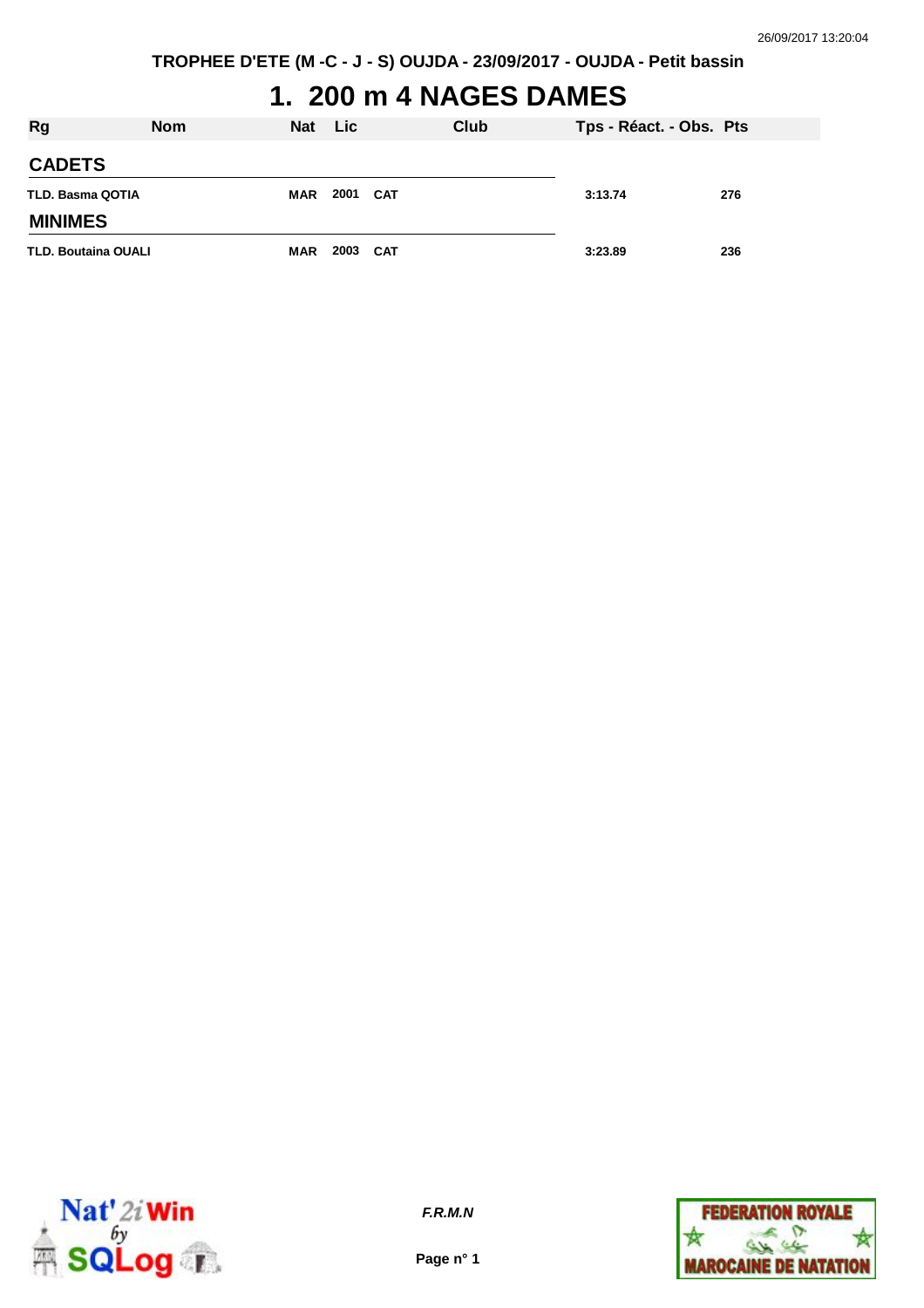#### **2. 200 m 4 NAGES MESSIEURS**

| <b>Rg</b>           | <b>Nom</b>          | <b>Nat</b> | Lic  | Club       |         | Tps - Réact. - Obs. Pts |
|---------------------|---------------------|------------|------|------------|---------|-------------------------|
| <b>JUNIORS</b>      |                     |            |      |            |         |                         |
|                     | 1. El Mehdi MIMOUNI | <b>MAR</b> | 1998 | <b>UNO</b> | 2:41.26 | 356                     |
| <b>CADETS</b>       |                     |            |      |            |         |                         |
| TLD. Ahmed SABOUNI  |                     | <b>MAR</b> | 2000 | <b>UNO</b> | 3:08.89 | 221                     |
| <b>MINIMES</b>      |                     |            |      |            |         |                         |
|                     | 1. Youssef MBASSO   | <b>MAR</b> | 2002 | <b>UNO</b> | 2:58.42 | 263                     |
| TLD. Yassine KRIBII |                     | <b>MAR</b> | 2003 | <b>MCO</b> | 3:25.08 | 173                     |



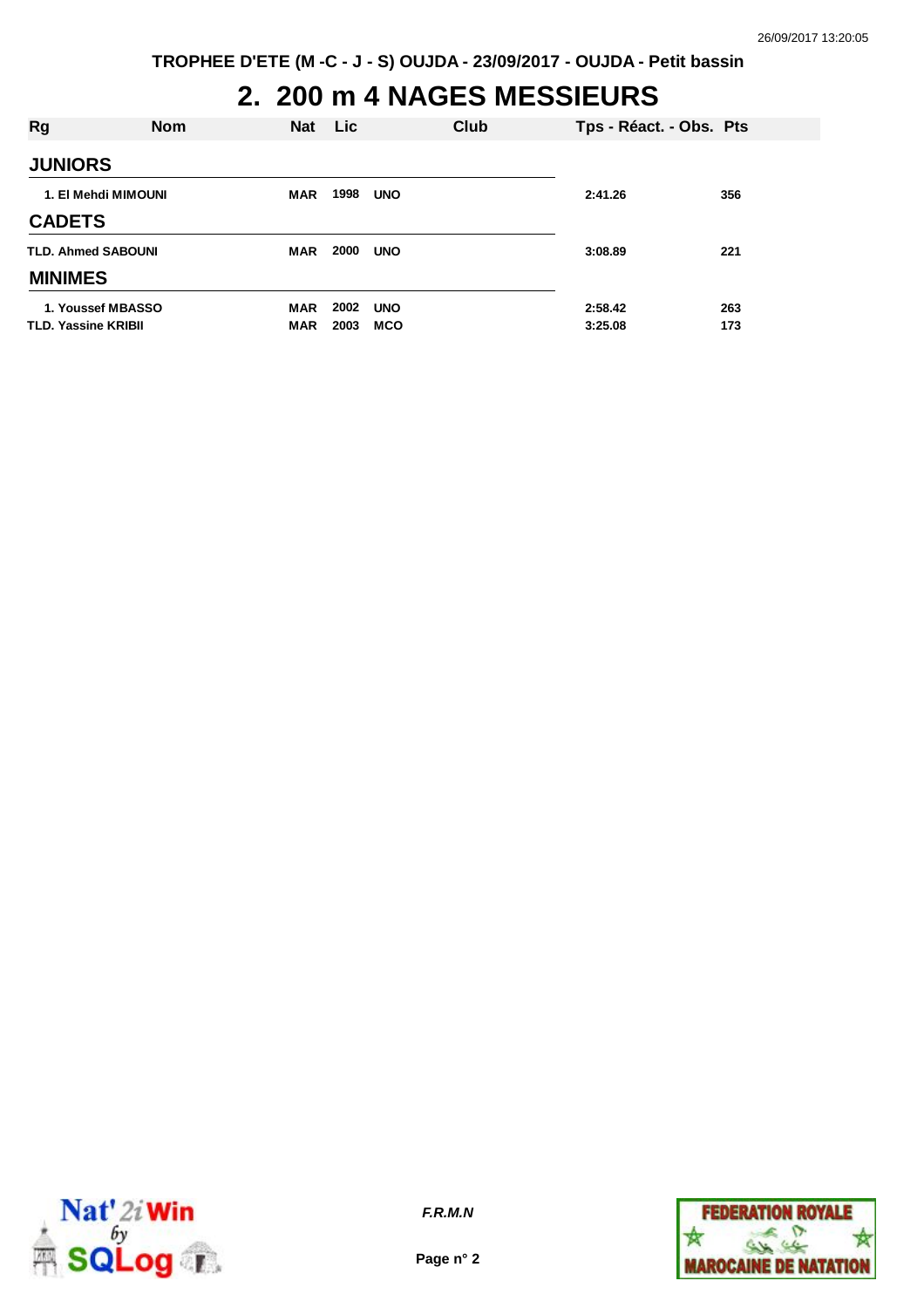# **3. 100 m DOS DAMES**

| Rg                         | <b>Nom</b> | <b>Nat</b> | <b>Lic</b> |            | Club | Tps - Réact. - Obs. Pts |     |
|----------------------------|------------|------------|------------|------------|------|-------------------------|-----|
| <b>CADETS</b>              |            |            |            |            |      |                         |     |
| 1. Basma QOTIA             |            | <b>MAR</b> | 2001 CAT   |            |      | 1:29.75                 | 271 |
| <b>MINIMES</b>             |            |            |            |            |      |                         |     |
| <b>TLD. Boutaina OUALI</b> |            | <b>MAR</b> | 2003 CAT   |            |      | 1:43.97                 | 174 |
| TLD. Hiba BENAZZI          |            | <b>MAR</b> | 2002       | <b>UNO</b> |      | 1:45.73                 | 166 |



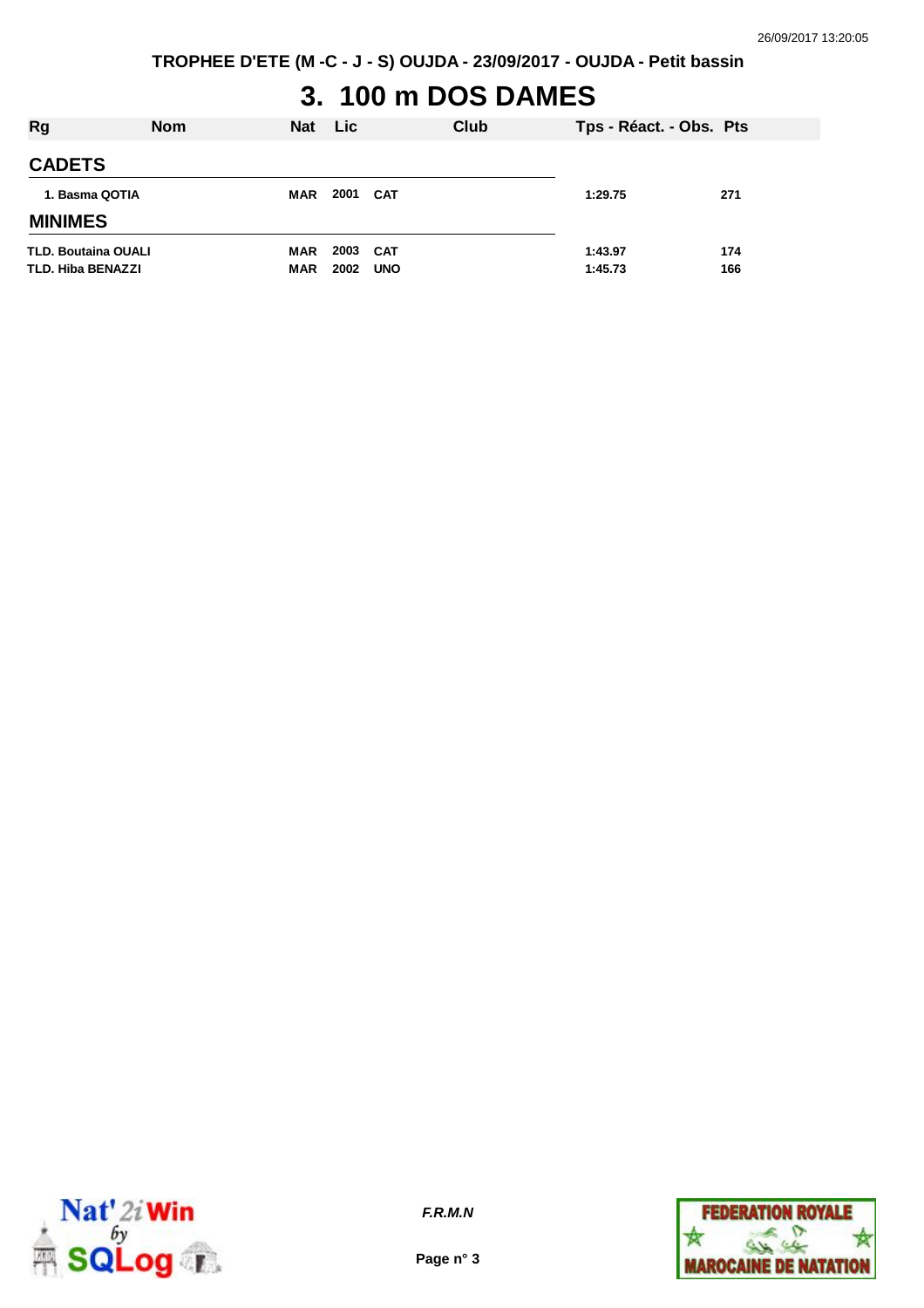# **4. 100 m DOS MESSIEURS**

| Rg<br><b>Nom</b>                    | <b>Nat</b> | <b>Lic</b> | Club       | Tps - Réact. - Obs. Pts |     |
|-------------------------------------|------------|------------|------------|-------------------------|-----|
| <b>JUNIORS</b>                      |            |            |            |                         |     |
| TLD. Abdessamad NASSIRI             | MAR        | 1999       | <b>UNO</b> | 1:27.96                 | 205 |
| <b>CADETS</b>                       |            |            |            |                         |     |
| <b>TLD. Mohammed Amine BELHADRI</b> | <b>MAR</b> | 2001       | <b>UNO</b> | 1:30.44                 | 189 |
| <b>MINIMES</b>                      |            |            |            |                         |     |
| 1. Walid RHZAL                      | <b>MAR</b> | 2003       | <b>UNO</b> | 1:19.46                 | 279 |
| 2. Ilyass REMMANE                   | <b>MAR</b> | 2003       | <b>UNO</b> | 1:22.59                 | 248 |
| 3. Oussama IGHOUD                   | <b>MAR</b> | 2002       | <b>UNO</b> | 1:28.20                 | 204 |
| 4. Mohamed RASSI                    | <b>MAR</b> | 2002       | <b>UNO</b> | 1:29.44                 | 195 |
| 5. Mohamed Chawki AYACH             | <b>MAR</b> | 2003       | <b>CAT</b> | 1:32.90                 | 174 |
| 6. Abderrahmane AMMARA              | <b>MAR</b> | 2003       | <b>CAT</b> | 1:34.23                 | 167 |
| TLD. Abderrahman RASSI              | <b>MAR</b> | 2002       | <b>UNO</b> | 1:41.48                 | 134 |
| <b>NC. Yassine MIRI</b>             | <b>MAR</b> | 2002       | <b>UNO</b> | Frf n.d.                |     |
| <b>NC. Omar BAKHTAOUI</b>           | <b>MAR</b> | 2002       | <b>UNO</b> | Frf n.d.                |     |



**Page n° 4**

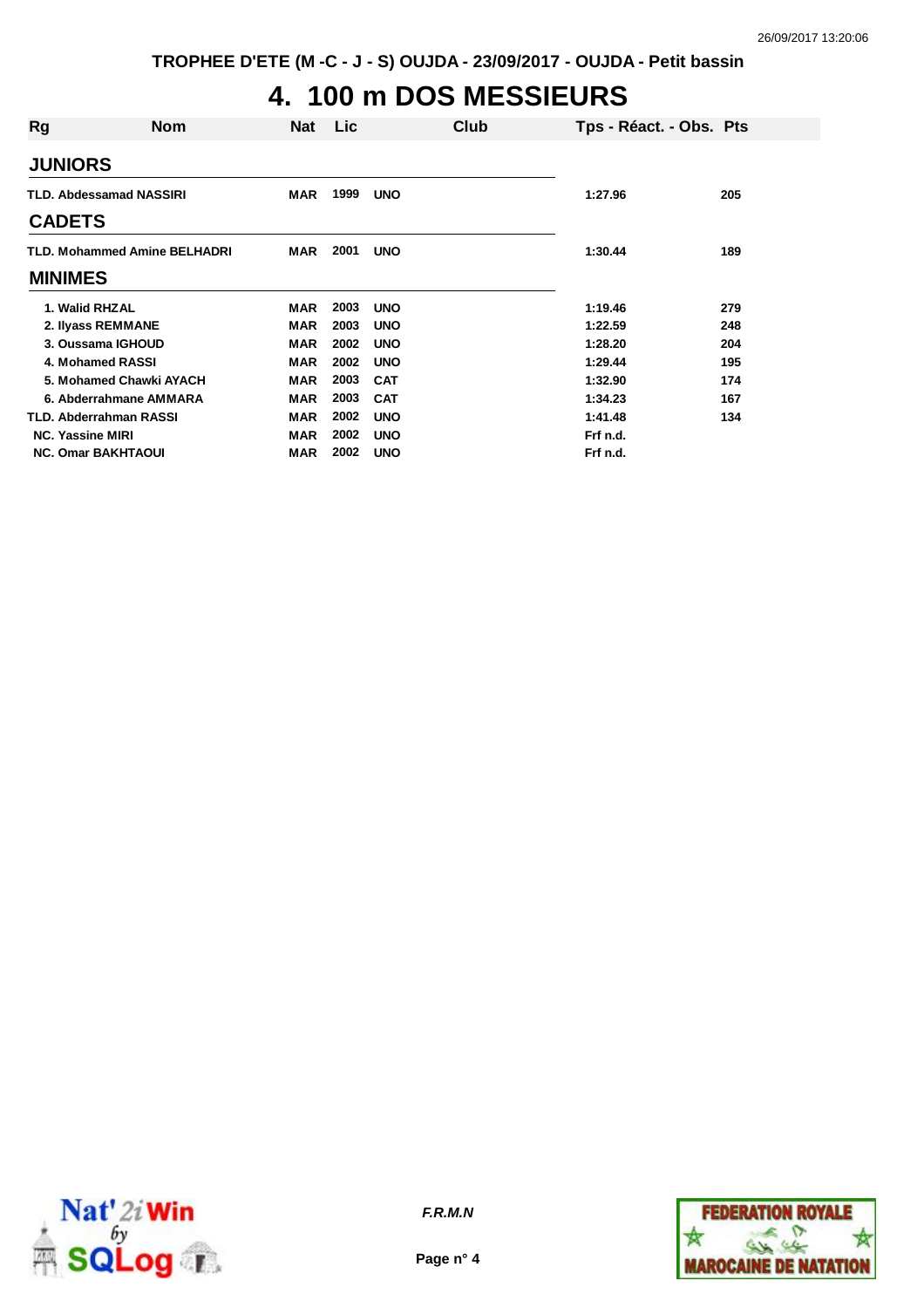#### **5. 50 m BRASSE DAMES**

| Rg                           | <b>Nom</b> | <b>Nat</b> | <b>Lic</b> |            | Club | Tps - Réact. - Obs. Pts |     |
|------------------------------|------------|------------|------------|------------|------|-------------------------|-----|
| <b>CADETS</b>                |            |            |            |            |      |                         |     |
| <b>TLD. Basma QOTIA</b>      |            | MAR        | 2001       | <b>CAT</b> |      | 47.20                   | 252 |
| <b>TLD. Imane RAISSOUNI</b>  |            | <b>MAR</b> | 2000       | <b>UNO</b> |      | 55.21                   | 157 |
| <b>TLD. Amina RAISSOUNI</b>  |            | <b>MAR</b> | 2000       | <b>UNO</b> |      | 1:00.01                 | 122 |
| <b>MINIMES</b>               |            |            |            |            |      |                         |     |
| 1. Hiba BENAZZI              |            | <b>MAR</b> | 2002       | <b>UNO</b> |      | 45.40                   | 284 |
|                              |            |            | 2003       |            |      |                         |     |
| 2. Boutaina OUALI            |            | <b>MAR</b> |            | <b>CAT</b> |      | 47.81                   | 243 |
| <b>TLD. Ikram BELKHAMMAR</b> |            | <b>MAR</b> | 2002       | <b>MCO</b> |      | 55.44                   | 155 |
| <b>TLD. Ghofrane ADLI</b>    |            | <b>MAR</b> | 2003       | <b>MCO</b> |      | 59.71                   | 124 |



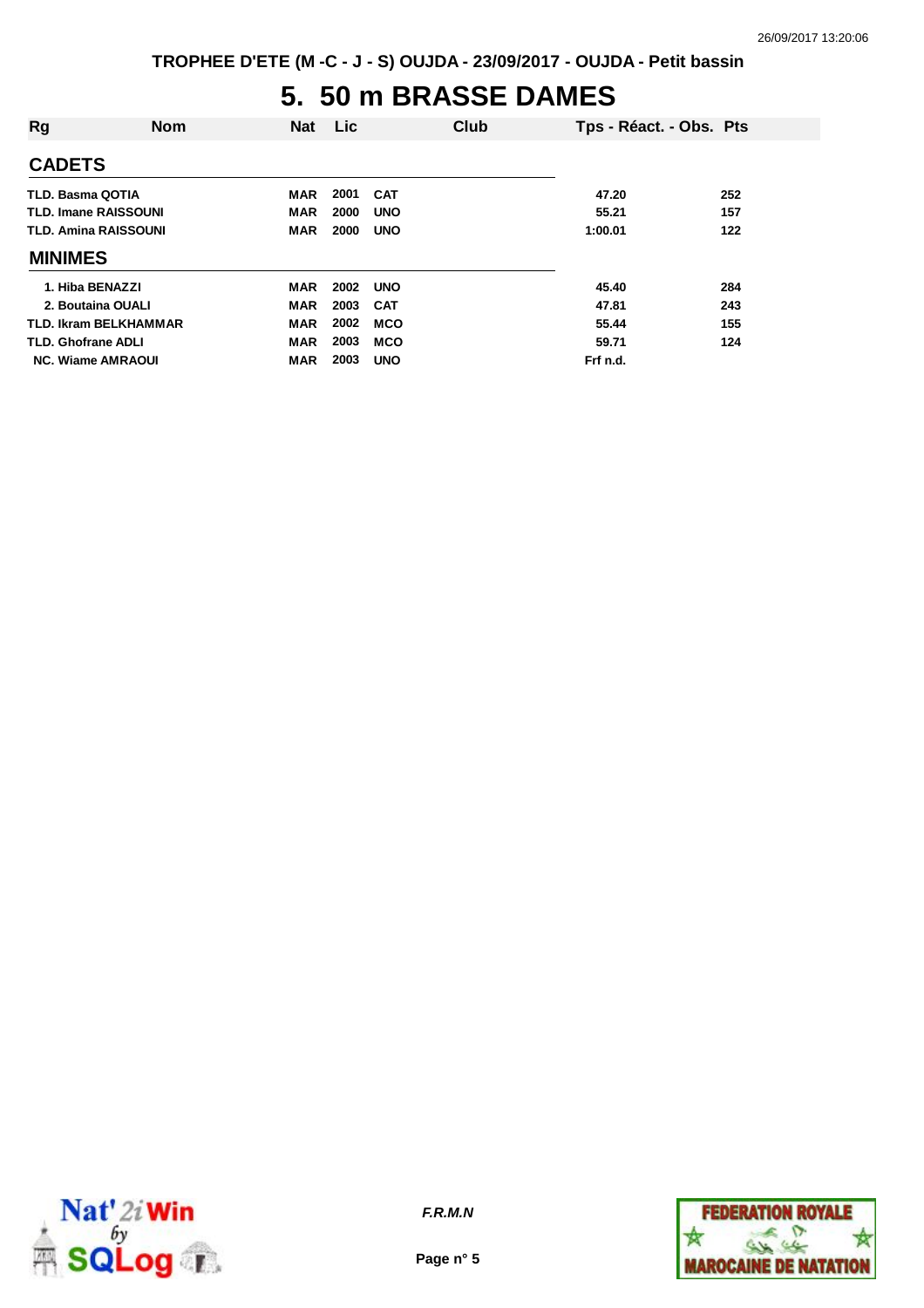## **6. 50 m BRASSE MESSIEURS**

| Rg             | <b>Nom</b>                            | <b>Nat</b> | Lic  | Club          | Tps - Réact. - Obs. Pts |     |
|----------------|---------------------------------------|------------|------|---------------|-------------------------|-----|
| <b>SENIORS</b> |                                       |            |      |               |                         |     |
|                | <b>TLD. Mohamed Mountasir JAAOUTI</b> | <b>MAR</b> | 1991 | <b>UNO</b>    | 44.69                   | 212 |
|                | TLD. Mehdi SERHROUCHNI                | <b>MAR</b> | 1995 | <b>UNO</b>    | 46.20                   | 192 |
| <b>JUNIORS</b> |                                       |            |      |               |                         |     |
|                | 1. El Mehdi MIMOUNI                   | <b>MAR</b> | 1998 | <b>UNO</b>    | 37.94                   | 347 |
|                | <b>TLD. Abdessamad NASSIRI</b>        | <b>MAR</b> | 1999 | <b>UNO</b>    | 43.31                   | 233 |
| <b>CADETS</b>  |                                       |            |      |               |                         |     |
|                | <b>TLD. Mohammed Amine BELHADRI</b>   | <b>MAR</b> | 2001 | <b>UNO</b>    | 44.25                   | 219 |
| <b>MINIMES</b> |                                       |            |      |               |                         |     |
|                | 1. Othman RASSI                       | <b>MAR</b> | 2002 | <b>UNO</b>    | 38.12                   | 342 |
|                | 2. Youssef MBASSO                     | <b>MAR</b> | 2002 | <b>UNO</b>    | 40.13                   | 293 |
|                | 3. Oussama IGHOUD                     | <b>MAR</b> | 2002 | <b>UNO</b>    | 40.52                   | 285 |
|                | 4. Mohamed RASSI                      | <b>MAR</b> | 2002 | <b>UNO</b>    | 41.68                   | 262 |
|                | 5. Ilyass REMMANE                     | <b>MAR</b> | 2003 | <b>UNO</b>    | 42.32                   | 250 |
|                | 6. Walid RHZAL                        | <b>MAR</b> | 2003 | <b>UNO</b>    | 42.78                   | 242 |
|                | <b>TLD. Mohammed BABA</b>             | <b>MAR</b> | 2002 | <b>MCO</b>    | 45.45                   | 202 |
|                | <b>TLD. Yassine TABET</b>             | <b>MAR</b> | 2003 | <b>MCO</b>    | 47.25                   | 179 |
|                | <b>TLD. Abderrahman RASSI</b>         | <b>MAR</b> | 2002 | <b>UNO</b>    | 48.89                   | 162 |
|                | <b>TLD. Mohamed Chawki AYACH</b>      | <b>MAR</b> | 2003 | <b>CAT</b>    | 49.73                   | 154 |
|                | <b>TLD. Abderrahmane AMMARA</b>       | <b>MAR</b> | 2003 | <b>CAT</b>    | 52.41                   | 131 |
|                | <b>NC. Adnane MANI</b>                | <b>MAR</b> | 2002 | <b>MCO EN</b> | Frf n.d.                |     |
|                | <b>NC. Ilyas MARDHI</b>               | <b>MAR</b> | 2003 | <b>UNO</b>    | Frf n.d.                |     |
|                | <b>NC. Yassine MIRI</b>               | <b>MAR</b> | 2002 | <b>UNO</b>    | Frf n.d.                |     |
|                | <b>NC. Omar BAKHTAOUI</b>             | <b>MAR</b> | 2002 | <b>UNO</b>    | Frf n.d.                |     |



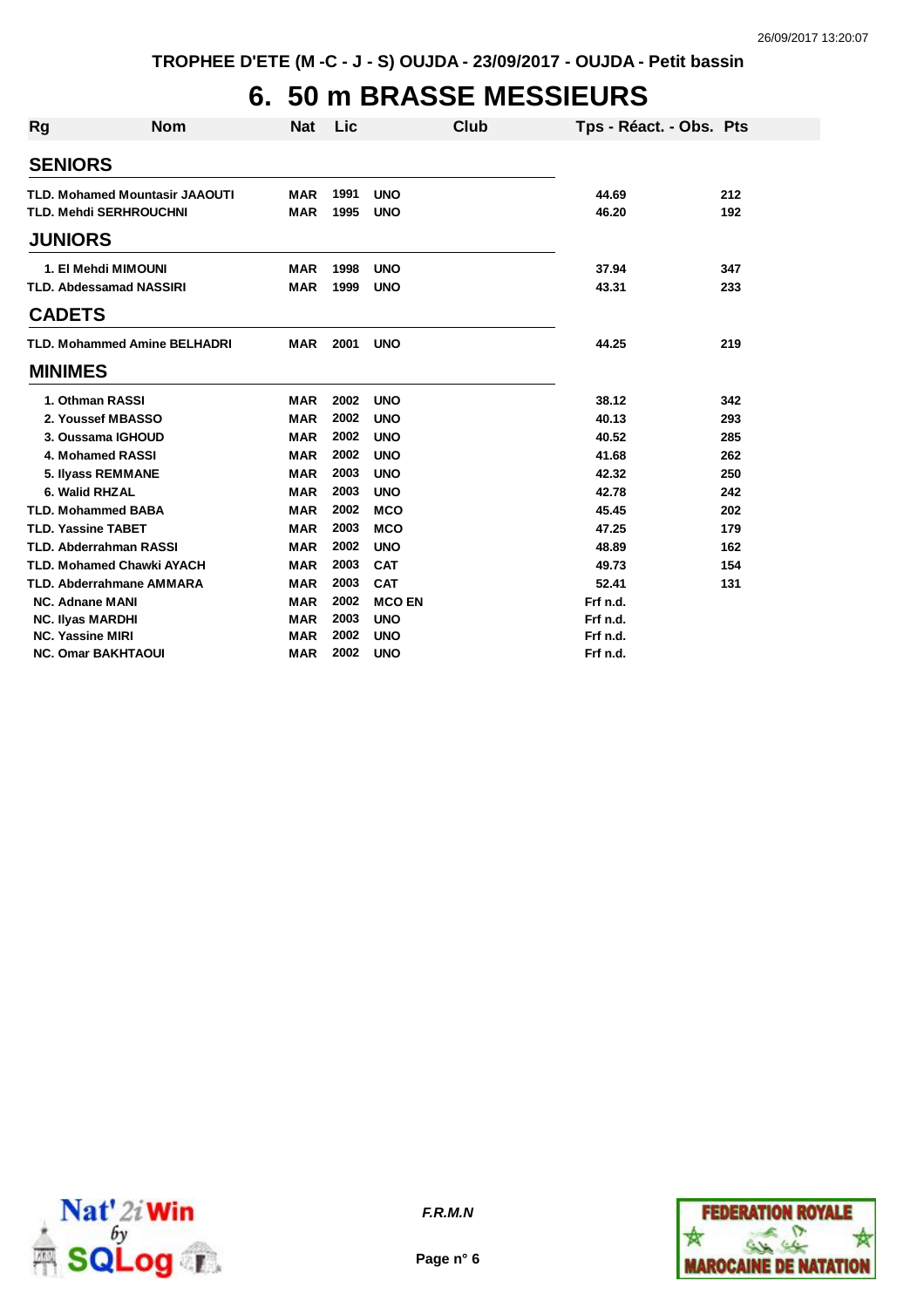# **7. 100 m PAPILLON MESSIEURS**

| <b>Rg</b>                 | <b>Nom</b> | Nat Lic    |      |            | Club | Tps - Réact. - Obs. Pts |     |
|---------------------------|------------|------------|------|------------|------|-------------------------|-----|
| <b>CADETS</b>             |            |            |      |            |      |                         |     |
| <b>TLD. Ahmed SABOUNI</b> |            | <b>MAR</b> | 2000 | <b>UNO</b> |      | 1:24.91                 | 202 |
| <b>MINIMES</b>            |            |            |      |            |      |                         |     |
| <b>TLD. Othman RASSI</b>  |            | <b>MAR</b> | 2002 | <b>UNO</b> |      | 1:26.49                 | 191 |



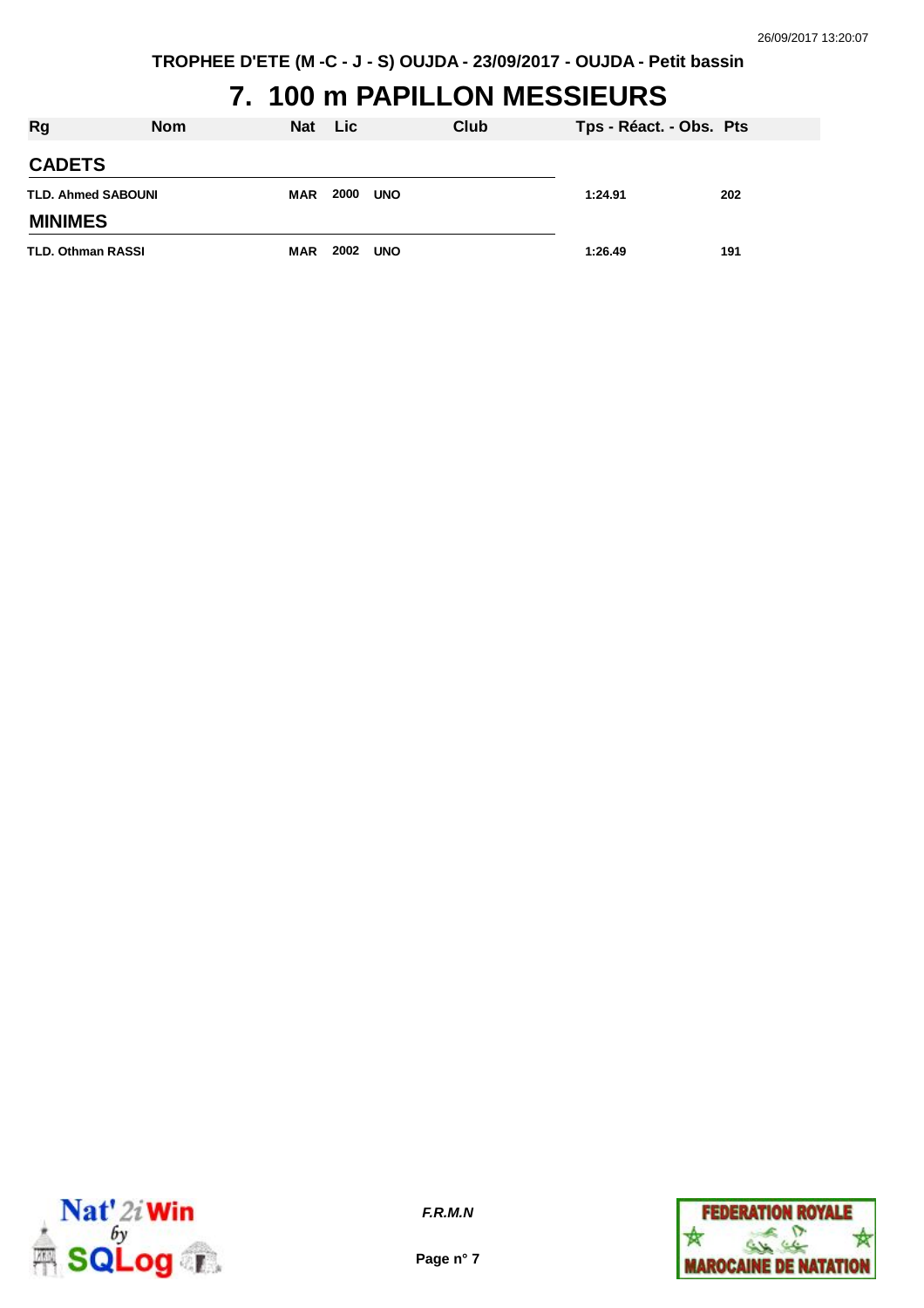#### **8. 4 x 50 m NAGE LIBRE MESSIEURS**

| Rg                    | <b>Nom</b> | Nat Lic |      |            | Club | Tps - Réact. - Obs. Pts |     |
|-----------------------|------------|---------|------|------------|------|-------------------------|-----|
| <b>MINIMES</b>        |            |         |      |            |      |                         |     |
| 1. Youssef MBASSO     |            | MAR     | 2002 | <b>UNO</b> |      | 2:07.75                 | 303 |
| <b>Ilyass REMMANE</b> |            | MAR     | 2003 | <b>UNO</b> |      |                         | 303 |
| <b>Oussama IGHOUD</b> |            | MAR     | 2002 | <b>UNO</b> |      |                         | 303 |
| Abderrahman RASSI     |            | MAR     | 2002 | <b>UNO</b> |      |                         | 303 |



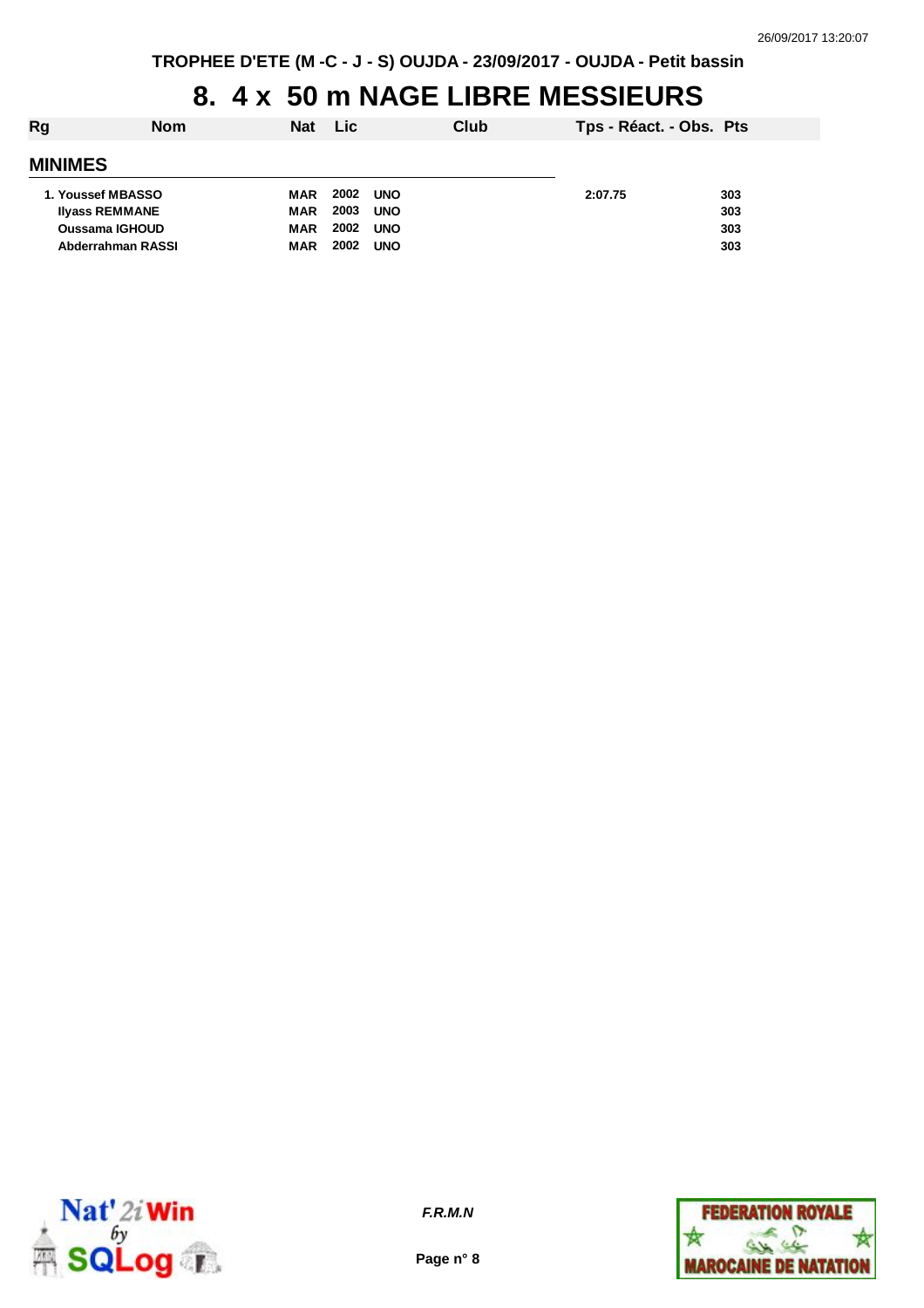## **9. 100 m NAGE LIBRE MESSIEURS**

| <b>Rg</b>                  | <b>Nom</b>                       | <b>Nat</b> | Lic  | Club          | Tps - Réact. - Obs. Pts |     |
|----------------------------|----------------------------------|------------|------|---------------|-------------------------|-----|
| <b>SENIORS</b>             |                                  |            |      |               |                         |     |
|                            | <b>TLD. Mohammed BINTAHA</b>     | <b>MAR</b> | 1992 | <b>MCO EN</b> | 1:15.52                 | 239 |
|                            | NC. Mohamed Mountasir JAAOUTI    | <b>MAR</b> | 1991 | <b>UNO</b>    | Frf n.d.                |     |
| <b>JUNIORS</b>             |                                  |            |      |               |                         |     |
|                            | 1. El Mehdi MIMOUNI              | <b>MAR</b> | 1998 | <b>UNO</b>    | 1:00.62                 | 463 |
|                            | <b>TLD. Abdelfettah JELLAB</b>   | <b>MAR</b> | 1998 | <b>MCO EN</b> | 1:26.59                 | 159 |
| <b>CADETS</b>              |                                  |            |      |               |                         |     |
|                            | 1. Mohammed Amine BELHADRI       | <b>MAR</b> | 2001 | <b>UNO</b>    | 1:11.44                 | 283 |
|                            | 2. Ahmed SABOUNI                 | <b>MAR</b> | 2000 | <b>UNO</b>    | 1:11.61                 | 281 |
| <b>MINIMES</b>             |                                  |            |      |               |                         |     |
|                            | 1. Othman RASSI                  | <b>MAR</b> | 2002 | <b>UNO</b>    | 1:04.95                 | 376 |
|                            | 2. Youssef MBASSO                | <b>MAR</b> | 2002 | <b>UNO</b>    | 1:07.23                 | 339 |
|                            | 3. Oussama IGHOUD                | <b>MAR</b> | 2002 | <b>UNO</b>    | 1:07.25                 | 339 |
|                            | <b>4. Ilyass REMMANE</b>         | <b>MAR</b> | 2003 | <b>UNO</b>    | 1:09.72                 | 304 |
|                            | 5. Mohamed RASSI                 | <b>MAR</b> | 2002 | <b>UNO</b>    | 1:12.12                 | 275 |
| <b>TLD. Yassine KRIBII</b> |                                  | <b>MAR</b> | 2003 | <b>MCO</b>    | 1:18.37                 | 214 |
|                            | <b>TLD. Mohamed Chawki AYACH</b> | <b>MAR</b> | 2003 | <b>CAT</b>    | 1:21.01                 | 194 |
|                            | <b>TLD. Omar BAKHTAOUI</b>       | <b>MAR</b> | 2002 | <b>UNO</b>    | 1:26.87                 | 157 |
|                            | <b>TLD. Abderrahman RASSI</b>    | <b>MAR</b> | 2002 | <b>UNO</b>    | 1:30.67                 | 138 |
| <b>TLD. Ilyas MARDHI</b>   |                                  | <b>MAR</b> | 2003 | <b>UNO</b>    | 1:34.82                 | 121 |
|                            | <b>TLD. Alae Eddine ELAHMADI</b> | <b>MAR</b> | 2002 | <b>MCO</b>    | 1:36.92                 | 113 |



**Page n° 9**

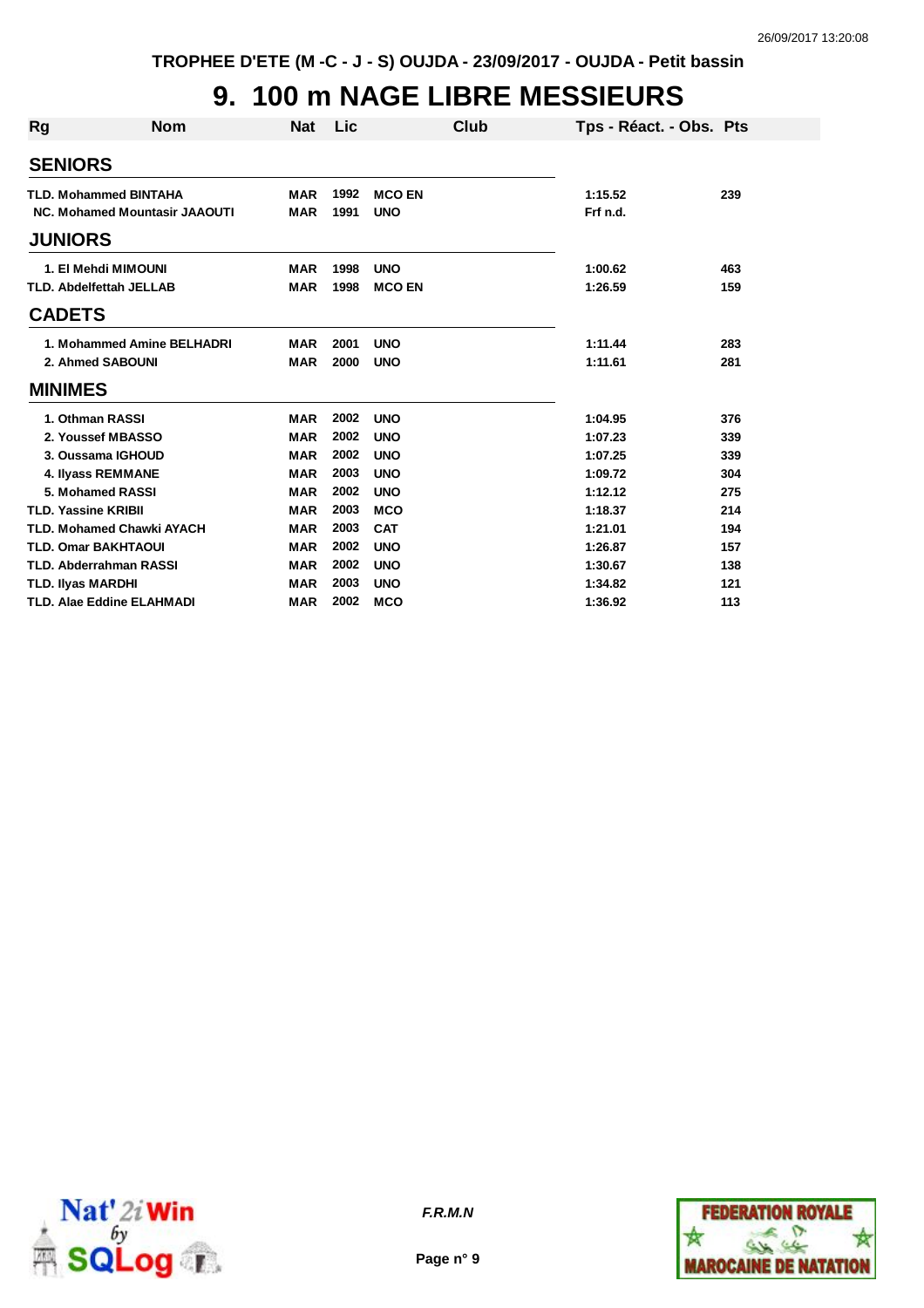## **10. 100 m NAGE LIBRE DAMES**

| Rg                                            | <b>Nom</b> | <b>Nat</b> | Lic  |            | Club | Tps - Réact. - Obs. Pts |     |
|-----------------------------------------------|------------|------------|------|------------|------|-------------------------|-----|
| <b>CADETS</b>                                 |            |            |      |            |      |                         |     |
| <b>TLD. Imane RAISSOUNI</b>                   |            | <b>MAR</b> | 2000 | <b>UNO</b> |      | 1:43.20                 | 128 |
| <b>TLD. Amina RAISSOUNI</b><br><b>MINIMES</b> |            | MAR        | 2000 | <b>UNO</b> |      | 1:43.62                 | 126 |
|                                               |            |            |      |            |      |                         |     |
| TLD. Hiba BENAZZI                             |            | <b>MAR</b> | 2002 | <b>UNO</b> |      | 1:28.77                 | 201 |
| TLD. Ikram BELKHAMMAR                         |            | <b>MAR</b> | 2002 | MCO        |      | 1:32.77                 | 176 |



*F.R.M.N*

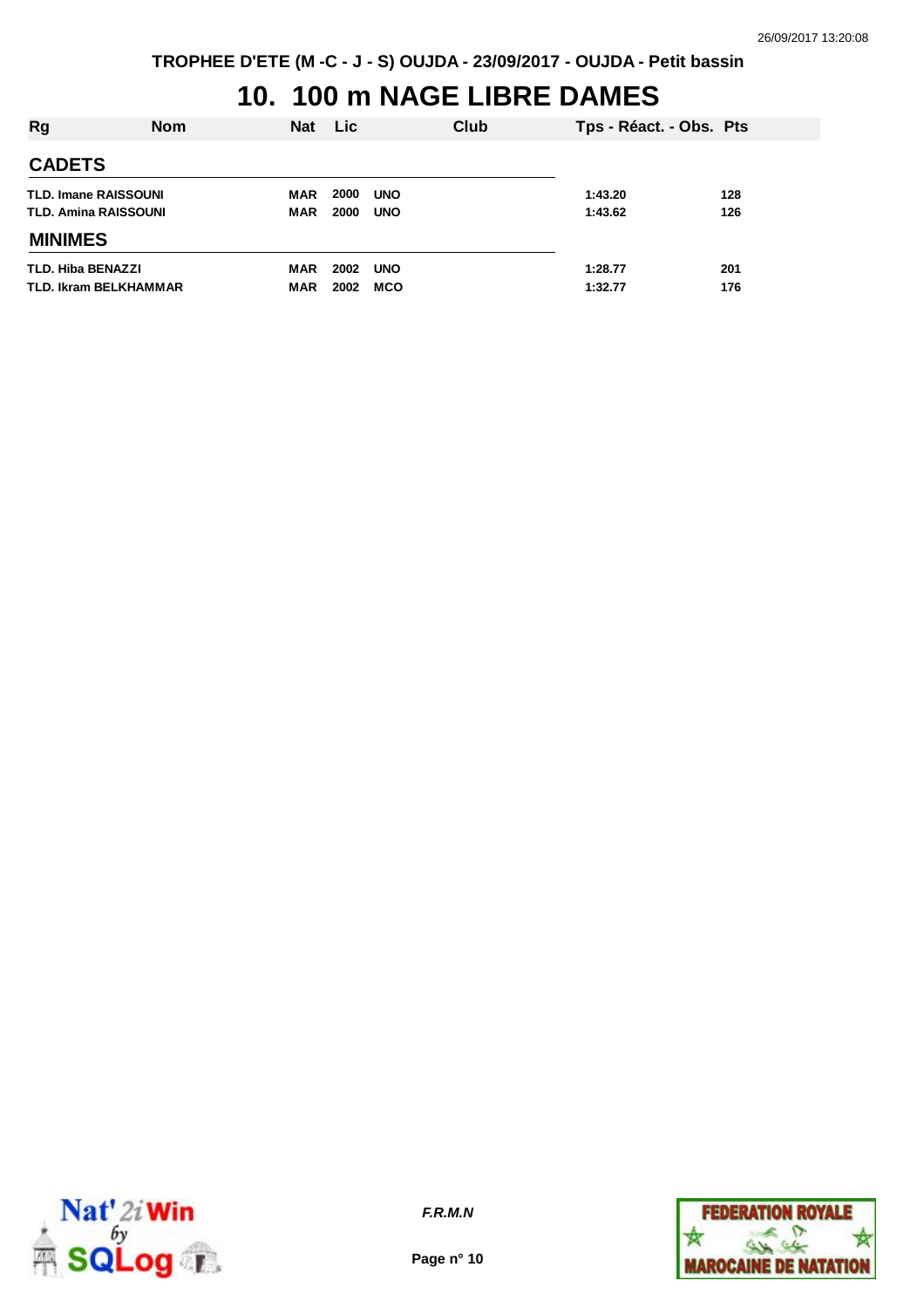## **11. 50 m DOS MESSIEURS**

| Rg                       | <b>Nom</b>                      | <b>Nat</b> | Lic  |               | Club | Tps - Réact. - Obs. Pts |     |
|--------------------------|---------------------------------|------------|------|---------------|------|-------------------------|-----|
| <b>SENIORS</b>           |                                 |            |      |               |      |                         |     |
|                          | <b>TLD. Mehdi SERHROUCHNI</b>   | <b>MAR</b> | 1995 | <b>UNO</b>    |      | 45.52                   | 147 |
| <b>JUNIORS</b>           |                                 |            |      |               |      |                         |     |
|                          | 1. El Mehdi MIMOUNI             | MAR        | 1998 | <b>UNO</b>    |      | 33.38                   | 373 |
|                          | <b>NC. Abdelfettah JELLAB</b>   | <b>MAR</b> | 1998 | <b>MCO EN</b> |      | Dsq NI                  | 0   |
|                          | <b>NC. Abdessamad NASSIRI</b>   | <b>MAR</b> | 1999 | <b>UNO</b>    |      | Disqual.                | 0   |
| <b>CADETS</b>            |                                 |            |      |               |      |                         |     |
|                          | 1. Mohammed Amine BELHADRI      | <b>MAR</b> | 2001 | <b>UNO</b>    |      | 39.93                   | 218 |
|                          | <b>TLD. Ahmed SABOUNI</b>       | <b>MAR</b> | 2000 | <b>UNO</b>    |      | 41.35                   | 196 |
| <b>MINIMES</b>           |                                 |            |      |               |      |                         |     |
|                          | 1. Walid RHZAL                  | <b>MAR</b> | 2003 | <b>UNO</b>    |      | 36.50                   | 285 |
|                          | 2. Ilyass REMMANE               | <b>MAR</b> | 2003 | <b>UNO</b>    |      | 37.53                   | 262 |
|                          | 3. Othman RASSI                 | <b>MAR</b> | 2002 | <b>UNO</b>    |      | 38.00                   | 253 |
|                          | 4. Youssef MBASSO               | <b>MAR</b> | 2002 | <b>UNO</b>    |      | 39.53                   | 225 |
|                          | 5. Mohamed Chawki AYACH         | <b>MAR</b> | 2003 | <b>CAT</b>    |      | 40.88                   | 203 |
|                          | <b>TLD. Abderrahmane AMMARA</b> | <b>MAR</b> | 2003 | <b>CAT</b>    |      | 46.69                   | 136 |
| <b>TLD. Ilyas MARDHI</b> |                                 | <b>MAR</b> | 2003 | <b>UNO</b>    |      | 50.56                   | 107 |
| <b>NC. Adnane MANI</b>   |                                 | <b>MAR</b> | 2002 | <b>MCO EN</b> |      | Frf n.d.                |     |
|                          | <b>NC. Omar BAKHTAOUI</b>       | <b>MAR</b> | 2002 | <b>UNO</b>    |      | Dsg NI                  | 0   |



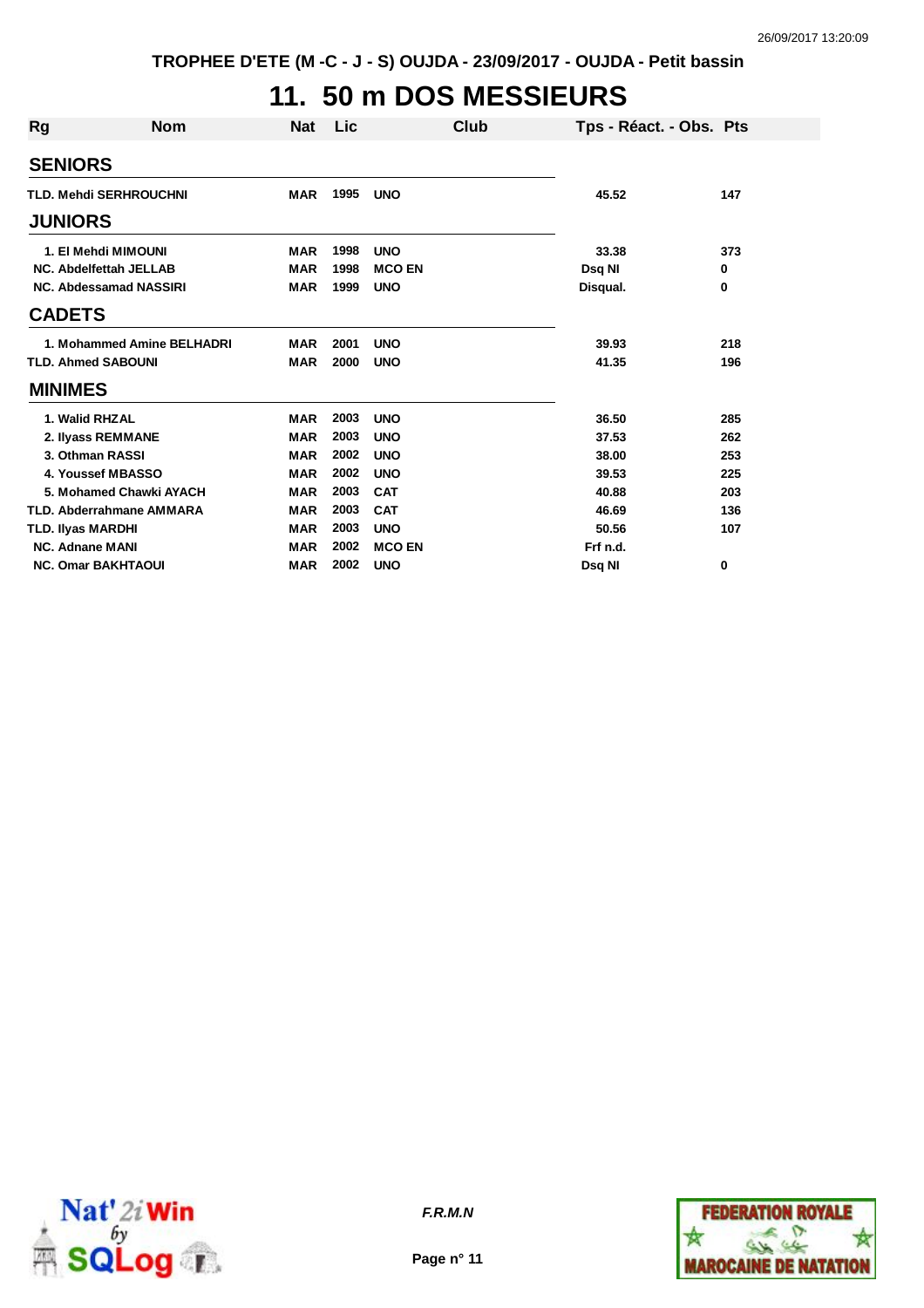## **12. 50 m DOS DAMES**

| Rg                          | <b>Nom</b> | <b>Nat</b> | <b>Lic</b> |            | Club | Tps - Réact. - Obs. Pts |     |
|-----------------------------|------------|------------|------------|------------|------|-------------------------|-----|
| <b>CADETS</b>               |            |            |            |            |      |                         |     |
| 1. Basma QOTIA              |            | <b>MAR</b> | 2001       | <b>CAT</b> |      | 39.33                   | 325 |
| <b>TLD. Amina RAISSOUNI</b> |            | <b>MAR</b> | 2000       | <b>UNO</b> |      | 58.49                   | 99  |
| <b>TLD. Imane RAISSOUNI</b> |            | <b>MAR</b> | 2000       | <b>UNO</b> |      | 59.88                   | 92  |
| <b>MINIMES</b>              |            |            |            |            |      |                         |     |
| 1. Boutaina OUALI           |            | <b>MAR</b> | 2003       | <b>CAT</b> |      | 43.73                   | 237 |
| <b>TLD. Ghofrane ADLI</b>   |            | <b>MAR</b> | 2003       | <b>MCO</b> |      | 58.45                   | 99  |
| <b>NC. Wiame AMRAOUI</b>    |            | <b>MAR</b> | 2003       | <b>UNO</b> |      | Frf n.d.                |     |



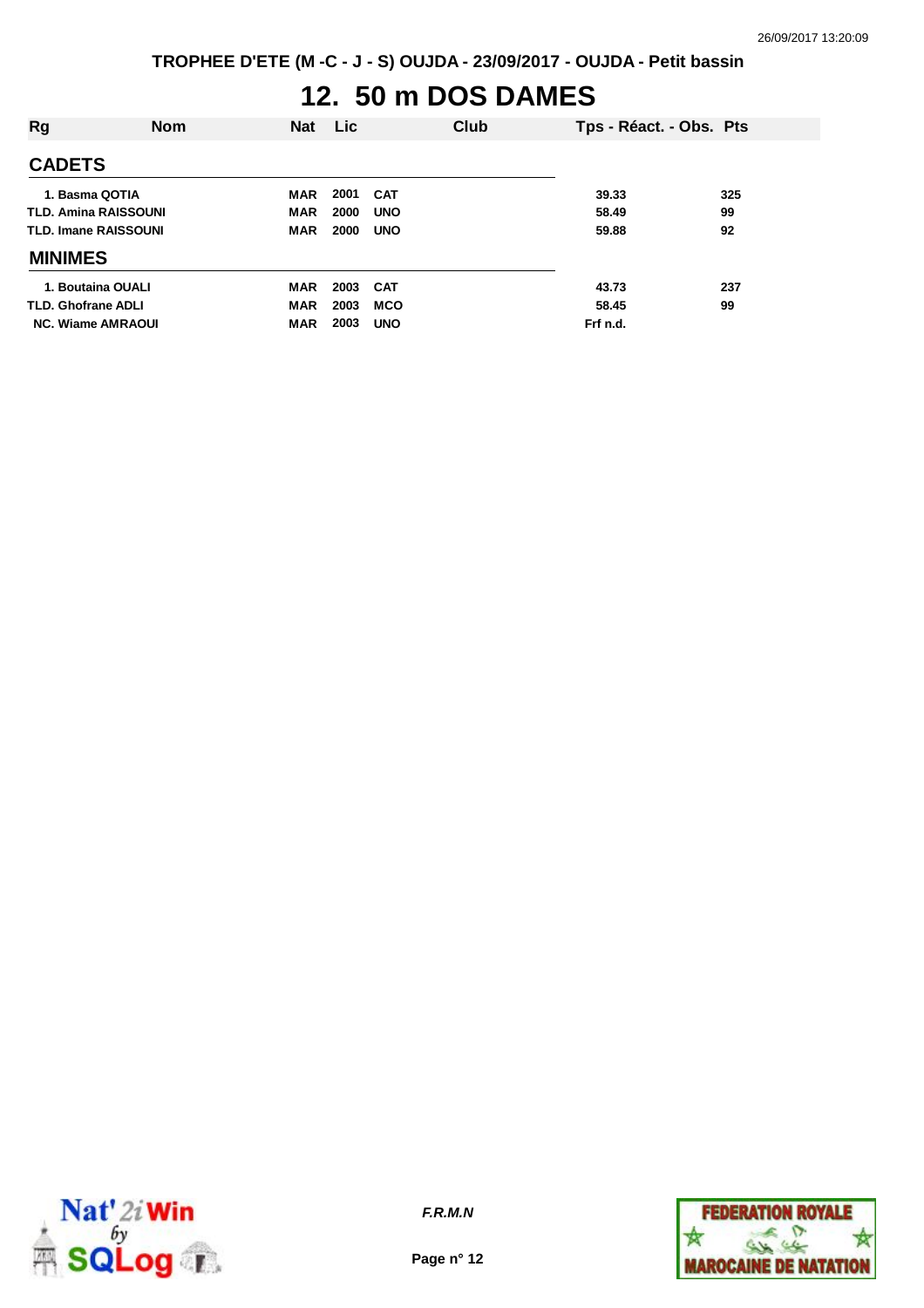# **13. 100 m BRASSE MESSIEURS**

| Rg                              | <b>Nom</b> | <b>Nat</b> | Lic. |            | Club | Tps - Réact. - Obs. Pts |     |
|---------------------------------|------------|------------|------|------------|------|-------------------------|-----|
| <b>SENIORS</b>                  |            |            |      |            |      |                         |     |
| <b>TLD. Mehdi SERHROUCHNI</b>   |            | <b>MAR</b> | 1995 | <b>UNO</b> |      | 2:03.97                 | 104 |
| <b>JUNIORS</b>                  |            |            |      |            |      |                         |     |
| <b>TLD. Abdessamad NASSIRI</b>  |            | <b>MAR</b> | 1999 | <b>UNO</b> |      | 1:42.74                 | 184 |
| <b>MINIMES</b>                  |            |            |      |            |      |                         |     |
| <b>TLD. Mohammed BABA</b>       |            | MAR        | 2002 | MCO        |      | 1:40.30                 | 198 |
| <b>TLD. Abderrahman RASSI</b>   |            | <b>MAR</b> | 2002 | <b>UNO</b> |      | 1:43.12                 | 182 |
| <b>TLD. Yassine TABET</b>       |            | <b>MAR</b> | 2003 | <b>MCO</b> |      | 1:44.27                 | 176 |
| <b>TLD. Abderrahmane AMMARA</b> |            | <b>MAR</b> | 2003 | <b>CAT</b> |      | 1:53.38                 | 137 |
| TLD. Mohamed Ayman LAMJOUN      |            | <b>MAR</b> | 2003 | <b>MCO</b> |      | 1:56.50                 | 126 |
| <b>NC. Yassine MIRI</b>         |            | MAR        | 2002 | <b>UNO</b> |      | Frf n.d.                |     |



**Page n° 13**

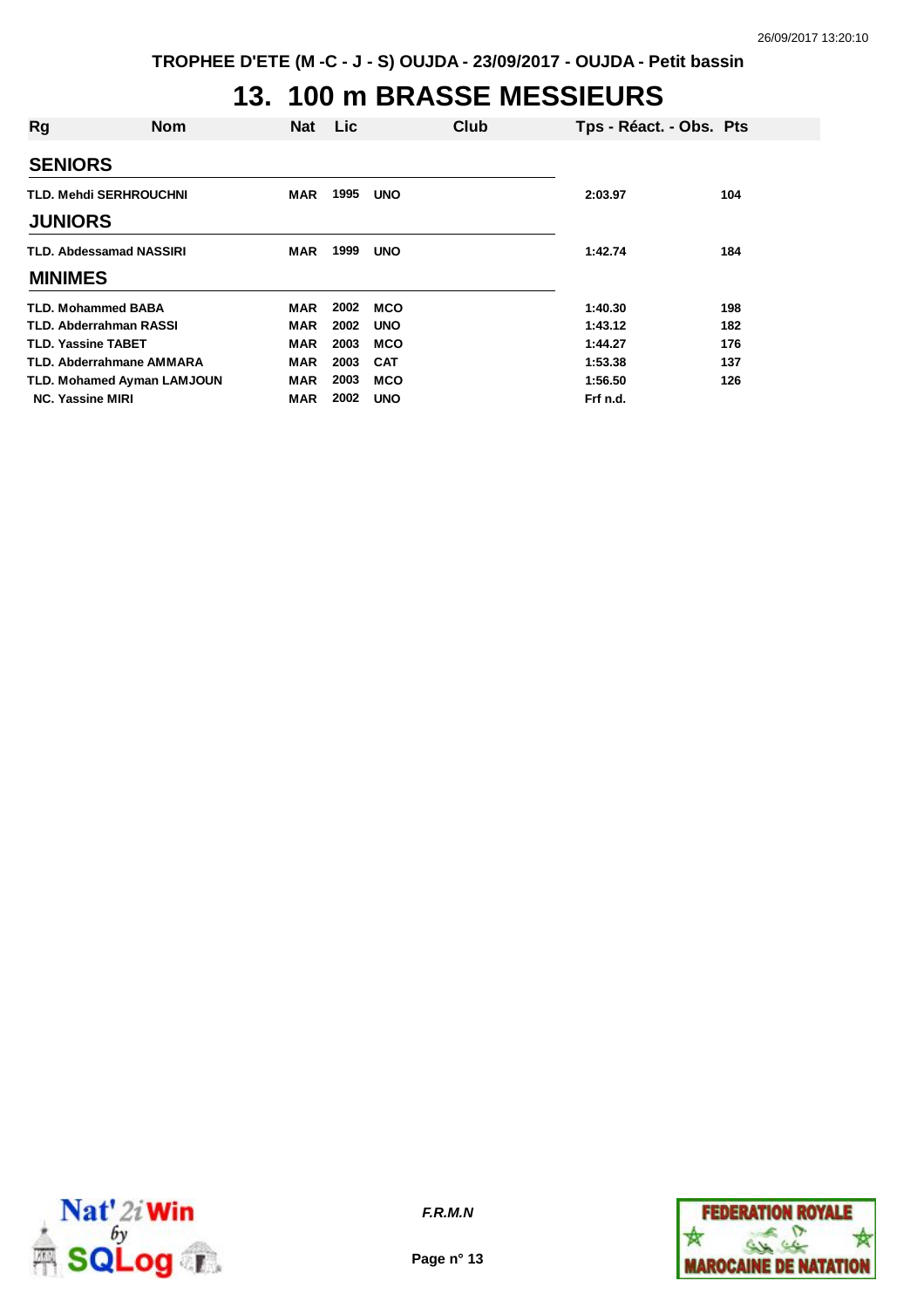## **14. 100 m BRASSE DAMES**

| Rg                       | <b>Nom</b> | Nat        | Lic  |            | Club | Tps - Réact. - Obs. Pts |     |
|--------------------------|------------|------------|------|------------|------|-------------------------|-----|
| <b>MINIMES</b>           |            |            |      |            |      |                         |     |
| 1. Hiba BENAZZI          |            | <b>MAR</b> | 2002 | <b>UNO</b> |      | 1:41.35                 | 255 |
| <b>NC. Wiame AMRAOUI</b> |            | <b>MAR</b> | 2003 | <b>UNO</b> |      | Frf n.d.                |     |



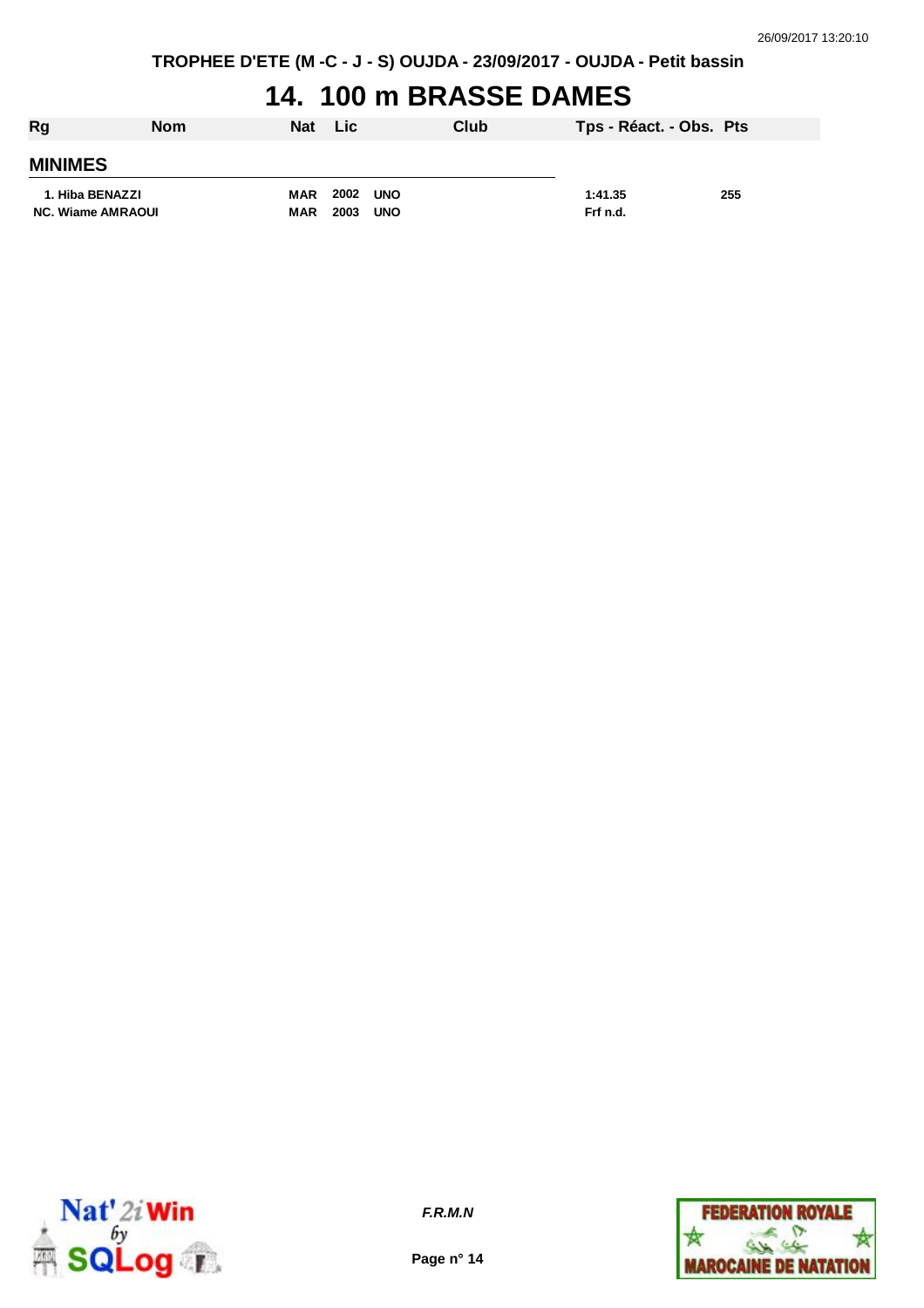# **15. 50 m PAPILLON MESSIEURS**

| Rg                            | <b>Nom</b>        | Nat        | <b>Lic</b> |            | Club | Tps - Réact. - Obs. Pts |     |
|-------------------------------|-------------------|------------|------------|------------|------|-------------------------|-----|
| <b>SENIORS</b>                |                   |            |            |            |      |                         |     |
| NC. Mohamed Mountasir JAAOUTI |                   | MAR        | 1991       | <b>UNO</b> |      | Frf n.d.                |     |
| <b>CADETS</b>                 |                   |            |            |            |      |                         |     |
| 1. Mohammed Amine BELHADRI    |                   | <b>MAR</b> | 2001       | <b>UNO</b> |      | 33.88                   | 290 |
| <b>MINIMES</b>                |                   |            |            |            |      |                         |     |
|                               | 1. Oussama IGHOUD | <b>MAR</b> | 2002       | <b>UNO</b> |      | 32.40                   | 331 |
|                               | 2. Mohamed RASSI  | <b>MAR</b> | 2002       | <b>UNO</b> |      | 34.88                   | 266 |
| 3. Walid RHZAL                |                   | <b>MAR</b> | 2003       | <b>UNO</b> |      | 38.50                   | 197 |
| <b>NC. Yassine MIRI</b>       |                   | <b>MAR</b> | 2002       | <b>UNO</b> |      | Frf n.d.                |     |



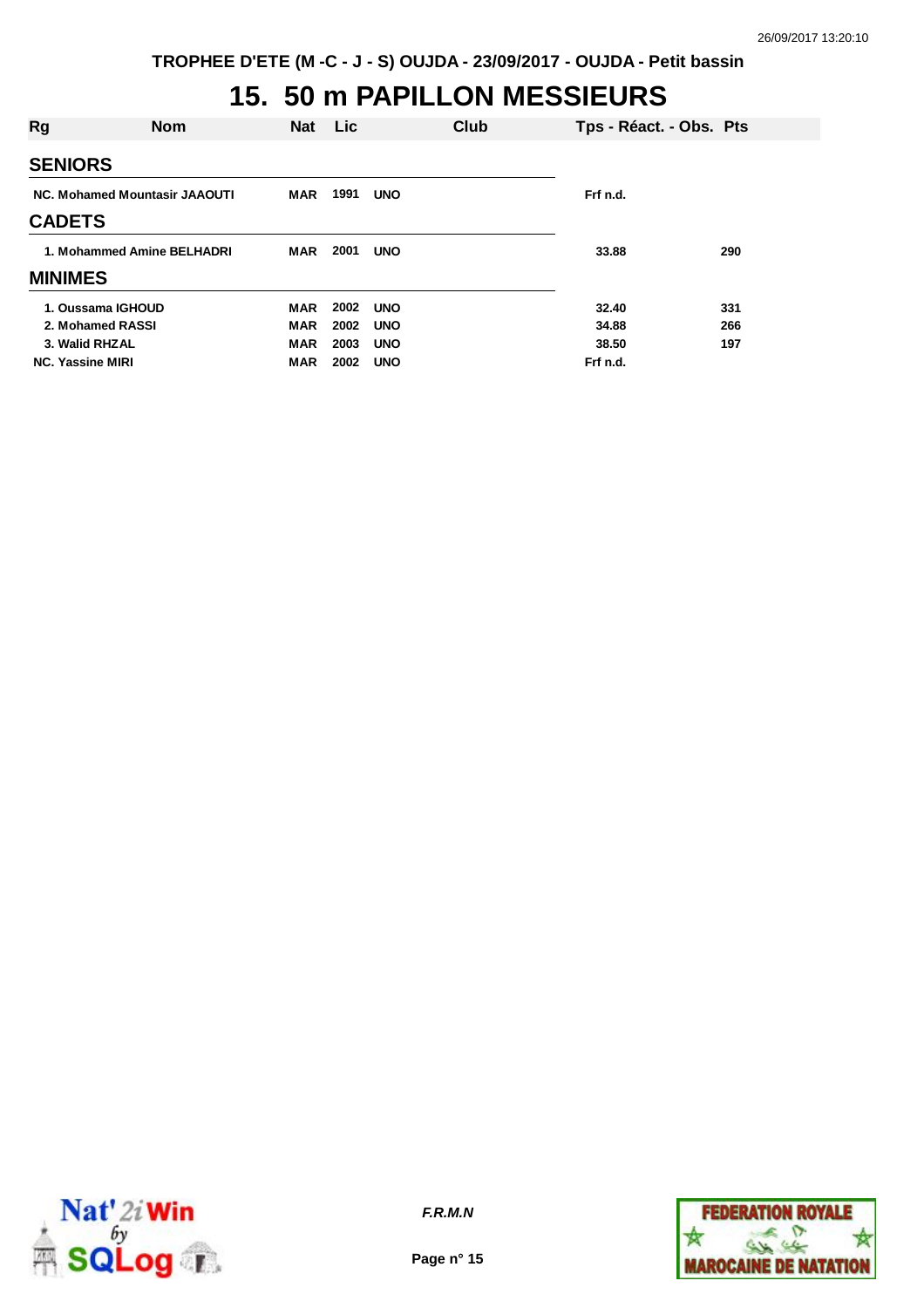#### **16. 50 m PAPILLON DAMES**

| Rg                         | <b>Nom</b> | Nat Lic    |          | Club | Tps - Réact. - Obs. Pts |     |
|----------------------------|------------|------------|----------|------|-------------------------|-----|
| <b>CADETS</b>              |            |            |          |      |                         |     |
| 1. Basma QOTIA             |            | <b>MAR</b> | 2001 CAT |      | 41.98                   | 197 |
| <b>MINIMES</b>             |            |            |          |      |                         |     |
| <b>TLD. Boutaina OUALI</b> |            | <b>MAR</b> | 2003 CAT |      | 46.87                   | 141 |